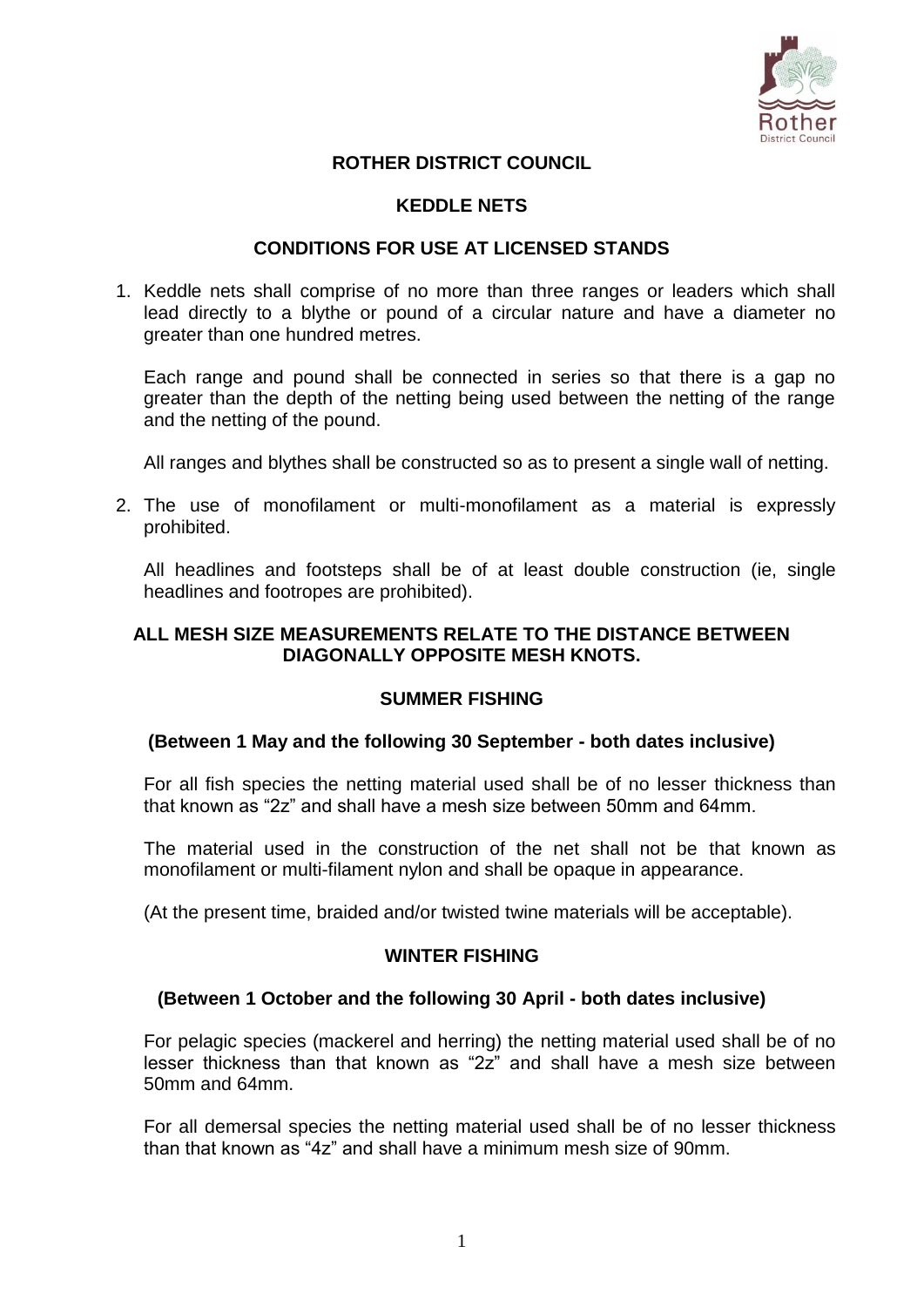- 3. Keddle nets shall be used from a stand licensed by Rother District Council only.
- 4. Keddle nets shall at all times be set, as near as possible at right angles to the shore.

The seaward extent of a Keddle net shall not exceed that part of the sea which can be reached by a person on foot, at lowest astronomical tide.

5. The range of mesh sizes between 64mm and 89mm shall be prohibited and are not to be used at any time.

When used in fishing for pelagic species the total catch of such species shall not be less than 70% by deadweight of the overall catch of all species taken. Any other fish over this limit shall be immediately returned to the sea whether dead or alive.

Keddle nets used in fishing for demersal fish species shall not be more than 60 meshes deep. When used in fishing for pelagic species Keddle nets shall not be more than 180 meshes deep.

During the period 1 May to 30 September in any year, both dates being inclusive, Keddle nets shall be stopped onto their headlines and footropes at no more than 2'0" intervals. All demersal nets shall be set up by no less than "the half".

- 6. No posts or stakes are to be used to give the effect of raising and/or permanently supporting the net or any part of the net.
- 7. The use of engine powered boats in any part of the operation is prohibited.
- 8. Each end of the range net and each end of the blythe net shall have at least one headline cork/float clearly marked with the licensed stand number. The seaward end of each Keddle net shall at all times be clearly marked by a buoy or flag bearing the licensed stand number.
- 9. Any salmon or sea trout caught shall be immediately returned to the sea whether dead or alive.

Any licensed stand holder who is found to have landed, stored, retained or had in his/her possession, for whatever purpose, any salmon or sea trout or any other protected fish specie which when measured if found to be below the minimum landing size for that specie, shall be aware that his/her stand licence is at risk of being revoked.

10.Keddle nets shall be attended at each low tide and the catch cleared.

No other type of net shall be taken onto or kept on the beach for any purpose.

No other vehicles shall be taken onto the beach/stand at ant time.